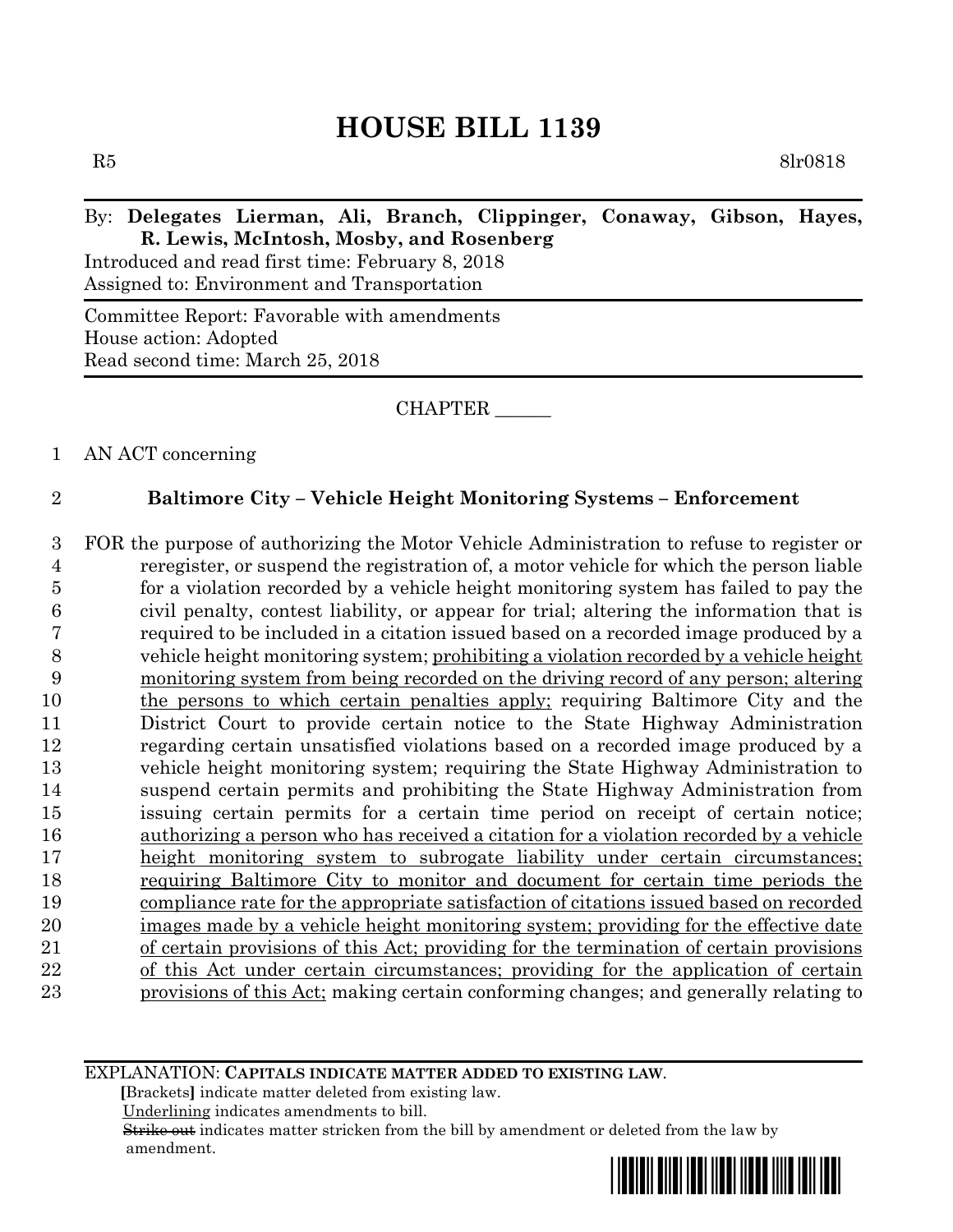| $\mathbf 1$<br>$\overline{2}$ | automated traffic enforcement enforcement related to vehicle height monitoring<br>systems in Baltimore City.               |  |  |  |
|-------------------------------|----------------------------------------------------------------------------------------------------------------------------|--|--|--|
| $\boldsymbol{3}$              | BY repealing and reenacting, with amendments,                                                                              |  |  |  |
| $\overline{4}$                | Article – Transportation                                                                                                   |  |  |  |
| 5                             | Section 24–101, $\frac{24-111.3(e)(1)}{24-111.3(d)(2)}$ , (e)(1) and (3), and (h), and 26–305                              |  |  |  |
| 6                             | Annotated Code of Maryland                                                                                                 |  |  |  |
| 7                             | (2012 Replacement Volume and 2017 Supplement)                                                                              |  |  |  |
| 8                             | BY repealing and reenacting, without amendments,                                                                           |  |  |  |
| 9                             | Article – Transportation                                                                                                   |  |  |  |
| 10                            | Section $24-111.3(a)(1)$ and $(4)$ and $(b)(1)$                                                                            |  |  |  |
| 11                            | Annotated Code of Maryland                                                                                                 |  |  |  |
| 12                            | (2012 Replacement Volume and 2017 Supplement)                                                                              |  |  |  |
| 13                            | BY adding to                                                                                                               |  |  |  |
| 14                            | Article – Transportation                                                                                                   |  |  |  |
| $15\,$                        | Section $\frac{24-111.3(g-1)}{24-111.3(f-1)}$ and $(g-1)$                                                                  |  |  |  |
| 16                            | Annotated Code of Maryland                                                                                                 |  |  |  |
| 17                            | (2012 Replacement Volume and 2017 Supplement)                                                                              |  |  |  |
| 18                            | SECTION 1. BE IT ENACTED BY THE GENERAL ASSEMBLY OF MARYLAND,                                                              |  |  |  |
| 19                            | That the Laws of Maryland read as follows:                                                                                 |  |  |  |
| 20                            | <b>Article - Transportation</b>                                                                                            |  |  |  |
| 21                            | $24 - 101.$                                                                                                                |  |  |  |
| 22<br>$23\,$                  | The provisions of this subtitle governing size, weight, and load do not apply<br>(a)<br>to:                                |  |  |  |
|                               |                                                                                                                            |  |  |  |
| 24                            | Emergency vehicles;<br>(1)                                                                                                 |  |  |  |
| 25                            | Farm equipment temporarily moved on a highway;<br>(2)                                                                      |  |  |  |
|                               |                                                                                                                            |  |  |  |
| 26                            | (3)<br>Vehicles owned by or under contract with the State or a political                                                   |  |  |  |
| $27\,$<br>28                  | subdivision of the State when engaged in emergency operations or in snow or ice removal<br>consistent with federal law; or |  |  |  |
| 29                            | Any other vehicle driven under the terms and conditions of a permit<br>(4)                                                 |  |  |  |
| 30                            | issued under this subtitle.                                                                                                |  |  |  |
| $31\,$                        | A person may not drive on any publicly maintained highway any vehicle or<br>(b)                                            |  |  |  |
| $32\,$                        | combination of vehicles with a gross weight that exceeds:                                                                  |  |  |  |
| 33                            | The maximum registered weight limit for which the vehicle or<br>(1)                                                        |  |  |  |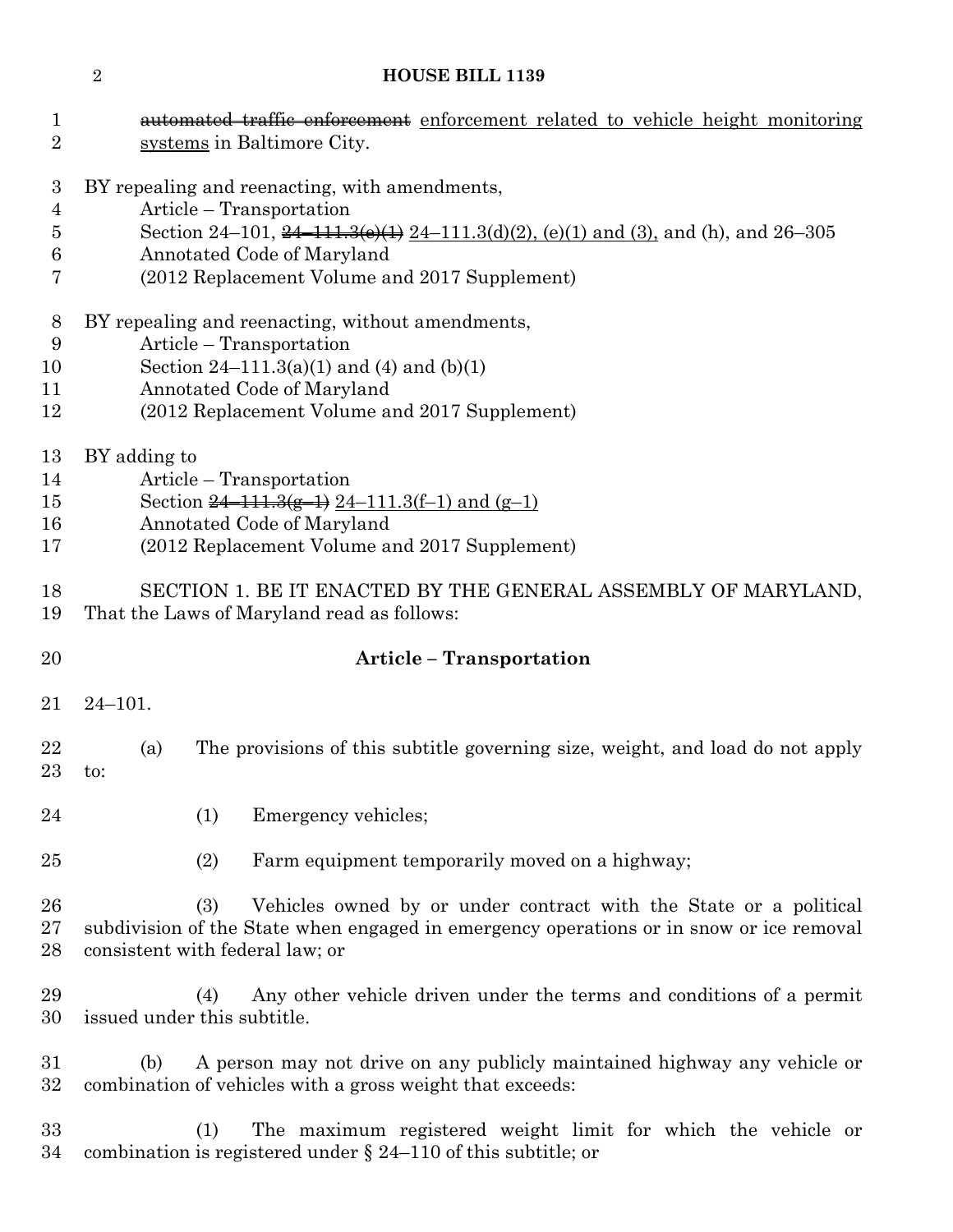(2) Any other weight limit established under the Maryland Vehicle Law. (c) A person may not permit to be driven on any publicly maintained highway any vehicle or combination of vehicles with a gross weight that exceeds: (1) The maximum registered weight limit for which the vehicle or combination is registered under § 24–110 of this subtitle; or (2) Any other weight limit established under the Maryland Vehicle Law. (d) A violation of the maximum weight provisions of this subtitle is not a moving violation for purposes of Title 16, Subtitle 4 of this article. **(E) (1) THIS SUBSECTION APPLIES TO A VEHICLE OR COMBINATION OF VEHICLES REGISTERED OUTSIDE THE STATE. (2) THE STATE HIGHWAY ADMINISTRATION SHALL SUSPEND ANY PERMITS A PERMIT TO TRAVEL IN BALTIMORE CITY ISSUED UNDER THIS SUBTITLE TO A VEHICLE OR COMBINATION OF VEHICLES AND MAY NOT ISSUE ANY A NEW PERMITS PERMIT TO TRAVEL IN BALTIMORE CITY UNDER THIS SUBTITLE TO THE REGISTERED OWNER OF A VEHICLE OR COMBINATION OF VEHICLES FOR WHICH THE STATE HIGHWAY ADMINISTRATION HAS RECEIVED: (I) A DELINQUENCY NOTICE FROM BALTIMORE CITY UNDER § 24–111.3(G–1)(2) OF THIS SUBTITLE FOR A VIOLATION RECORDED BY A VEHICLE HEIGHT MONITORING SYSTEM; OR (II) NOTICE FROM THE DISTRICT COURT UNDER § 26–305(A–1) OF THIS ARTICLE THAT THE REGISTERED OWNER HAS FAILED TO APPEAR FOR TRIAL FOR A VIOLATION RECORDED BY A VEHICLE HEIGHT MONITORING SYSTEM. (2) (3) THE STATE HIGHWAY ADMINISTRATION SHALL CONTINUE THE SUSPENSION OF AND REFUSAL TO ISSUE PERMITS TO TRAVEL IN BALTIMORE CITY UNDER THIS SUBSECTION UNTIL: (I) BALTIMORE CITY NOTIFIES THE STATE HIGHWAY ADMINISTRATION THAT THE DELINQUENCY HAS BEEN SATISFIED; OR (II) THE DISTRICT COURT NOTIFIES THE STATE HIGHWAY ADMINISTRATION THAT THE REGISTERED OWNER HAS APPEARED FOR TRIAL OR HAS ADMITTED LIABILITY AND PAID THE FINE FOR THE VIOLATION.** 24–111.3.

# **HOUSE BILL 1139** 3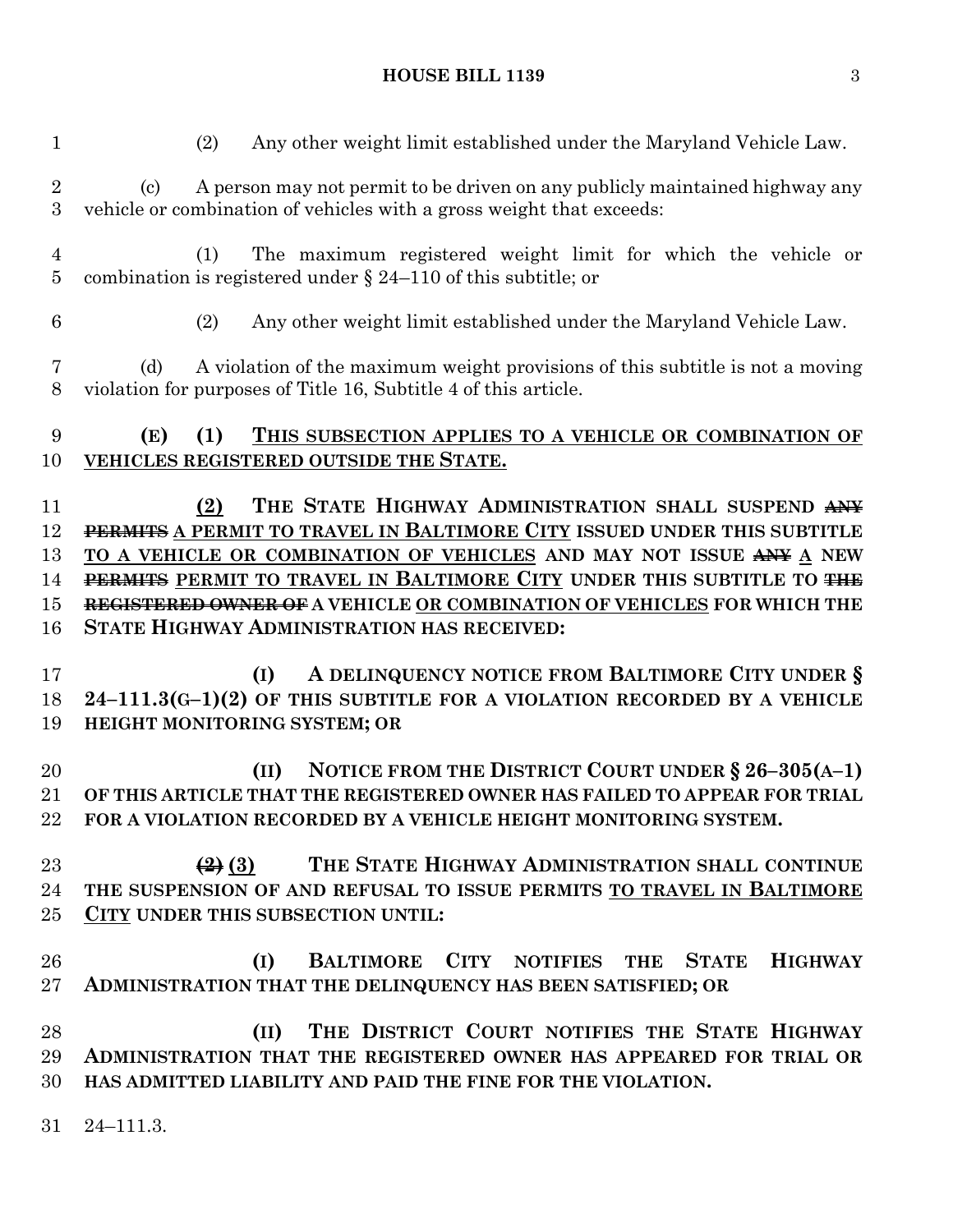| $\mathbf{1}$                                     | (a)<br>(1)                                                                                                                                                                                                                                                                                                                            |        | In this section the following words have the meanings indicated.                                                                                                                                                                                         |  |  |
|--------------------------------------------------|---------------------------------------------------------------------------------------------------------------------------------------------------------------------------------------------------------------------------------------------------------------------------------------------------------------------------------------|--------|----------------------------------------------------------------------------------------------------------------------------------------------------------------------------------------------------------------------------------------------------------|--|--|
| $\sqrt{2}$<br>$\boldsymbol{3}$<br>$\overline{4}$ | "Vehicle height monitoring system" means a device with one or more<br>(4)<br>motor vehicle sensors that is capable of producing recorded images of vehicles whose height<br>exceeds a predetermined limit.                                                                                                                            |        |                                                                                                                                                                                                                                                          |  |  |
| $\overline{5}$<br>6<br>7<br>8                    | A vehicle height monitoring system may be used to record images of<br>(b)<br>(1)<br>vehicles traveling on a highway in Baltimore City under this section only if the use of<br>vehicle height monitoring systems is authorized by an ordinance adopted by the Baltimore<br>City Council after reasonable notice and a public hearing. |        |                                                                                                                                                                                                                                                          |  |  |
| 9                                                | <u>(d)</u><br>(2)                                                                                                                                                                                                                                                                                                                     |        | A civil penalty under this subsection may not exceed:                                                                                                                                                                                                    |  |  |
| 10<br>11                                         |                                                                                                                                                                                                                                                                                                                                       | (i)    | For a second violation by [the owner of the motor vehicle] A<br>PERSON LIABLE UNDER THIS SECTION, \$250; and                                                                                                                                             |  |  |
| 12<br>13                                         |                                                                                                                                                                                                                                                                                                                                       | (ii)   | For a third or subsequent violation by [the owner of the motor<br>vehicle] A PERSON LIABLE UNDER THIS SECTION, \$500.                                                                                                                                    |  |  |
| 14<br>15<br>16                                   | (1)<br>(e)                                                                                                                                                                                                                                                                                                                            |        | Subject to the provisions of paragraphs (2) and (3) of this subsection,<br>the Baltimore City Police Department or the Baltimore City Department of Transportation<br>shall mail to an owner liable under this section a citation that shall include:    |  |  |
| 17<br>18                                         | vehicle;                                                                                                                                                                                                                                                                                                                              | (i)    | The name and address of the registered owner of the motor                                                                                                                                                                                                |  |  |
| 19<br>20                                         | violation;                                                                                                                                                                                                                                                                                                                            | (ii)   | The registration number of the motor vehicle involved in the                                                                                                                                                                                             |  |  |
| 21                                               |                                                                                                                                                                                                                                                                                                                                       | (iii)  | The violation charged;                                                                                                                                                                                                                                   |  |  |
| 22                                               |                                                                                                                                                                                                                                                                                                                                       | (iv)   | The location at which the violation occurred;                                                                                                                                                                                                            |  |  |
| 23                                               |                                                                                                                                                                                                                                                                                                                                       | (v)    | The date and time of the violation;                                                                                                                                                                                                                      |  |  |
| 24                                               |                                                                                                                                                                                                                                                                                                                                       | (vi)   | A copy of the recorded image;                                                                                                                                                                                                                            |  |  |
| 25<br>26                                         | the civil penalty should be paid;                                                                                                                                                                                                                                                                                                     | (vii)  | The amount of the civil penalty imposed and the date by which                                                                                                                                                                                            |  |  |
| 27<br>28<br>29                                   |                                                                                                                                                                                                                                                                                                                                       | (viii) | A signed statement by a duly authorized law enforcement officer<br>commissioned by the Baltimore City Police Department that, based on inspection of the<br>recorded image, the motor vehicle or combination of vehicles was being operated in violation |  |  |

- of a State or local law restricting the presence of certain vehicles during certain times;
- 
- (ix) A statement that the recorded image is evidence of the violation;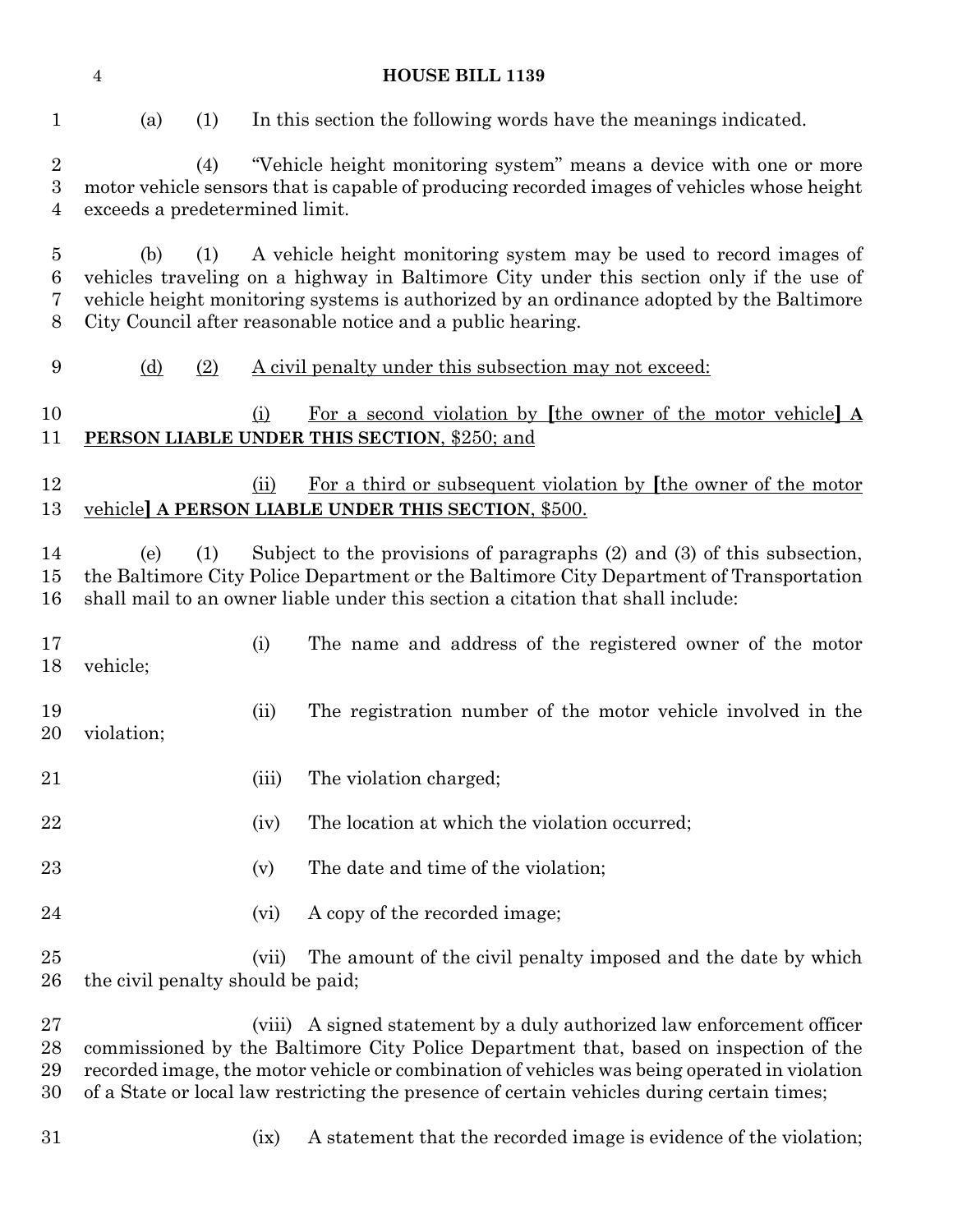#### **HOUSE BILL 1139** 5

 (x) Information advising the owner **PERSON** alleged to be liable under this section of the manner and time in which liability as alleged in the citation may be contested in the District Court; and (xi) Information advising the owner **PERSON** alleged to be liable under this section that failure to pay the civil penalty or to contest liability in a timely manner **[**is**]: 1. IS** an admission of liability**; 2. MAY RESULT IN THE REFUSAL BY THE ADMINISTRATION TO REGISTER THE MOTOR VEHICLE; AND 3. MAY RESULT IN THE SUSPENSION OF THE MOTOR VEHICLE REGISTRATION**. (3) **[**A**] EXCEPT AS PROVIDED IN SUBSECTION (F–1) OF THIS SECTION, A** citation issued under this section shall be mailed no later than 30 days after the alleged violation. **(F–1) (1) IF AT THE TIME OF A VIOLATION UNDER THIS SECTION THE MOTOR VEHICLE INVOLVED WAS UNDER THE CUSTODY AND CONTROL OF, OR BEING OPERATED BY, A PERSON OTHER THAN THE OWNER, THAT PERSON AND NOT THE OWNER SHALL BE LIABLE FOR THE VIOLATION AND SENT A CITATION UNDER SUBSECTION (E) OF THIS SECTION IF, BEFORE THE DUE DATE TO PAY THE CITATION OR CONTEST LIABILITY, THE OWNER PROVIDES SUBSTANTIAL EVIDENCE IN THE REQUIRED FORM TO THE BALTIMORE POLICE DEPARTMENT OR THE BALTIMORE CITY DEPARTMENT OF TRANSPORTATION, AS APPROPRIATE, OF THE IDENTITY OF THE PERSON WHO HAD CUSTODY AND CONTROL OVER OR WAS OPERATING THE MOTOR VEHICLE AT THE TIME OF THE VIOLATION. (2) A CITATION ISSUED UNDER PARAGRAPH (1) OF THIS SUBSECTION SHALL BE MAILED NO LESS THAN 30 DAYS AFTER THE BALTIMORE POLICE DEPARTMENT OR THE BALTIMORE CITY DEPARTMENT OF TRANSPORTATION, AS APPROPRIATE, DETERMINES THAT SUBSTANTIAL EVIDENCE EXISTS THAT THE PERSON OTHER THAN THE OWNER COMMITTED THE VIOLATION. (3) IF A PERSON IDENTIFIED UNDER PARAGRAPH (1) OF THIS SUBSECTION ADMITS TO OR IS ADJUDICATED LIABLE FOR THE VIOLATION, THE OWNER IS NOT LIABLE FOR THE VIOLATION.**

 **(G–1) (1) IF AN OWNER LIABLE UNDER THIS SECTION DOES NOT PAY THE CIVIL PENALTY OR CONTEST THE VIOLATION, THE ADMINISTRATION:**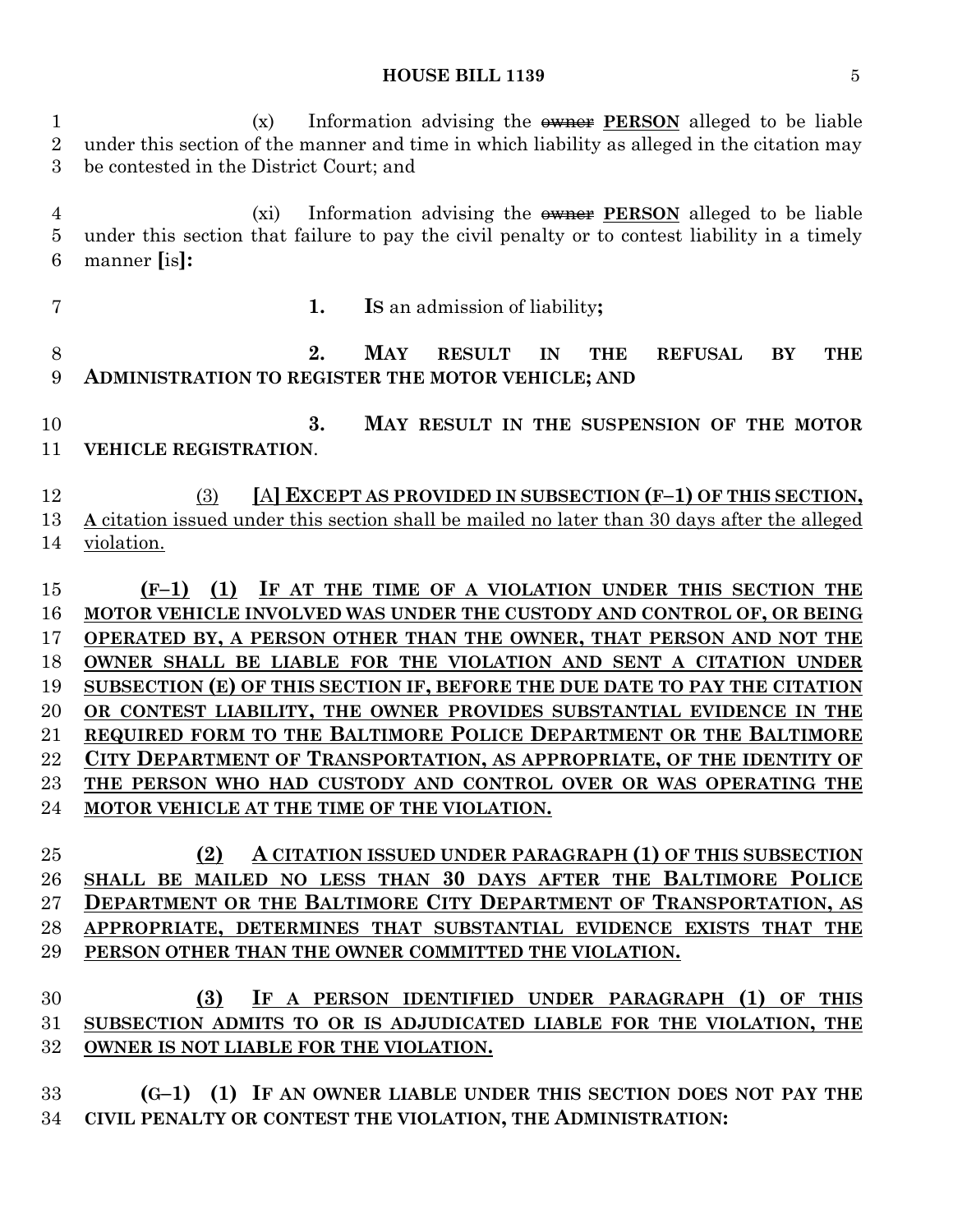|                                              | <b>HOUSE BILL 1139</b><br>6                                                                                                                                                                                                                                                                                                                                                                                                                                                                                     |
|----------------------------------------------|-----------------------------------------------------------------------------------------------------------------------------------------------------------------------------------------------------------------------------------------------------------------------------------------------------------------------------------------------------------------------------------------------------------------------------------------------------------------------------------------------------------------|
| $\mathbf{1}$<br>$\overline{2}$               | MAY REFUSE TO REGISTER OR REREGISTER THE MOTOR<br>(I)<br>VEHICLE CITED FOR THE VIOLATION; OR                                                                                                                                                                                                                                                                                                                                                                                                                    |
| 3<br>$\overline{4}$                          | (II)<br>MAY SUSPEND THE REGISTRATION OF THE MOTOR VEHICLE<br><b>CITED FOR THE VIOLATION.</b>                                                                                                                                                                                                                                                                                                                                                                                                                    |
| $\overline{5}$<br>6<br>7<br>8                | IF A MOTOR VEHICLE INVOLVED IN A VIOLATION THAT IS<br>(2)<br>(I)<br>SUBJECT TO LIABILITY UNDER THIS SECTION IS REGISTERED OUTSIDE THE STATE<br>AND THE PENALTY FOR THE VIOLATION IS NOT PAID AND THE VIOLATION IS NOT<br>CONTESTED BY THE PRESCRIBED DUE DATE, BALTIMORE CITY SHALL:                                                                                                                                                                                                                            |
| 9<br>10<br>11                                | PROVIDE A DELINQUENCY NOTICE TO THE STATE<br>1.<br>HIGHWAY ADMINISTRATION FOR THE FAILURE OF THE OWNER TO PAY THE CIVIL<br>PENALTY OR CONTEST THE VIOLATION; AND                                                                                                                                                                                                                                                                                                                                                |
| 12<br>13                                     | NOTIFY THE STATE HIGHWAY ADMINISTRATION IF<br>2.<br>THE DELINQUENCY IS SATISFIED.                                                                                                                                                                                                                                                                                                                                                                                                                               |
| 14<br>15<br>16<br>17<br>18<br>19<br>20<br>21 | THE STATE HIGHWAY ADMINISTRATION SHALL SUSPEND<br>(II)<br>ANY PERMITS A PERMIT TO TRAVEL IN BALTIMORE CITY ISSUED UNDER THIS<br>SUBTITLE TO A VEHICLE OR COMBINATION OF VEHICLES AND MAY NOT ISSUE ANY A<br>NEW PERMITS PERMIT TO TRAVEL IN BALTIMORE CITY UNDER THIS SUBTITLE TO<br>THE REGISTERED OWNER OF A VEHICLE OR COMBINATION OF VEHICLES FOR WHICH<br>BALTIMORE CITY HAS PROVIDED A DELINQUENCY NOTICE UNTIL THE STATE<br>HIGHWAY ADMINISTRATION RECEIVES NOTICE THAT THE DELINQUENCY IS<br>SATISFIED. |
| 22                                           | (h) A violation for which a civil penalty is imposed under this section:                                                                                                                                                                                                                                                                                                                                                                                                                                        |
| 23<br>24                                     | Is not a moving violation for the purpose of assessing points under $\S$<br>(1)<br>16–402 of this article;                                                                                                                                                                                                                                                                                                                                                                                                      |
| $25\,$<br>26                                 | May not be recorded by the Administration on the driving record of $\frac{1}{2}$<br>(2)<br>owner of the vehicle ANY PERSON;                                                                                                                                                                                                                                                                                                                                                                                     |
| $27\,$<br>28                                 | May [not] be treated as a parking violation for purposes of $\S 26-305$ of<br>(3)<br>this article; and                                                                                                                                                                                                                                                                                                                                                                                                          |
| 29<br>30                                     | May not be considered in the provision of motor vehicle insurance<br>(4)<br>coverage.                                                                                                                                                                                                                                                                                                                                                                                                                           |
| $31\,$                                       | $26 - 305.$                                                                                                                                                                                                                                                                                                                                                                                                                                                                                                     |
| $32\,$<br>$33\,$                             | The Administration may not register or transfer the registration of any vehicle<br>(a)<br>involved in a parking violation under this subtitle, a violation under any federal parking                                                                                                                                                                                                                                                                                                                            |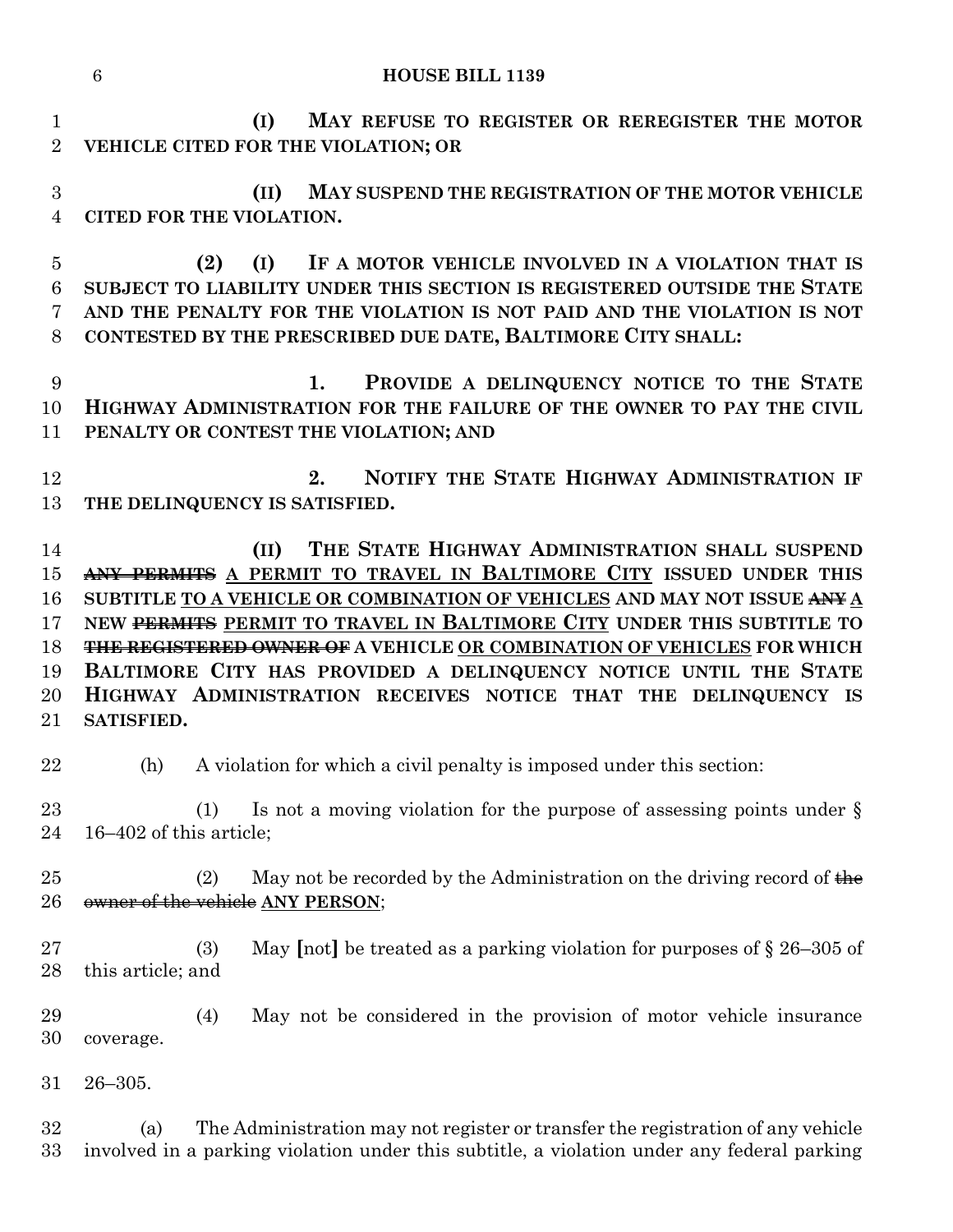#### **HOUSE BILL 1139** 7

 regulation that applies to property in this State under the jurisdiction of the U.S. 2 government, a violation of  $\S 21-202(h)$  of this article as determined under  $\S 21-202.1$  of this article or Title 21, Subtitle 8 of this article as determined under § 21–809 or § 21–810 of this article, **A VIOLATION RECORDED IN BALTIMORE CITY BY A VEHICLE HEIGHT MONITORING SYSTEM UNDER § 24–111.3 OF THIS ARTICLE,** or a violation of the Illegal Dumping and Litter Control Law under § 10–110 of the Criminal Law Article or a local law or ordinance adopted by Baltimore City relating to the unlawful disposal of litter as determined under § 10–112 of the Criminal Law Article, if: (1) It is notified by a political subdivision or authorized State agency that the person cited for the violation under this subtitle, § 21–202.1, § 21–809, **[**or**]** § 21–810**, OR § 24–111.3** of this article, or § 10–110 or § 10–112 of the Criminal Law Article has failed to either: (i) Pay the fine for the violation by the date specified in the citation; or 15 (ii) File a notice of his intention to stand trial for the violation; (2) It is notified by the District Court that a person who has elected to stand trial for the violation under this subtitle, under § 21–202.1, § 21–809, **[**or**]** § 21–810**, OR § 24–111.3** of this article, or under § 10–110 or § 10–112 of the Criminal Law Article has failed to appear for trial; or (3) It is notified by a U.S. District Court that a person cited for a violation under a federal parking regulation: (i) Has failed to pay the fine for the violation by the date specified in the federal citation; or (ii) Either has failed to file a notice of the person's intention to stand trial for the violation, or, if electing to stand trial, has failed to appear for trial. **(A–1) THE DISTRICT COURT SHALL NOTIFY THE STATE HIGHWAY ADMINISTRATION IF AN OUT–OF–STATE REGISTERED OWNER THAT HAS ELECTED TO STAND TRIAL UNDER § 24–111.3 OF THIS ARTICLE HAS FAILED TO APPEAR FOR TRIAL.** (b) (1) Notwithstanding the provisions of subsection (a) of this section, the Administration may suspend the registration of a vehicle involved in a parking violation under this subtitle or a violation under any federal parking regulation that applies to property in this State under the jurisdiction of the U.S. government if notified in accordance with subsection (a) of this section that the violator is a chronic offender.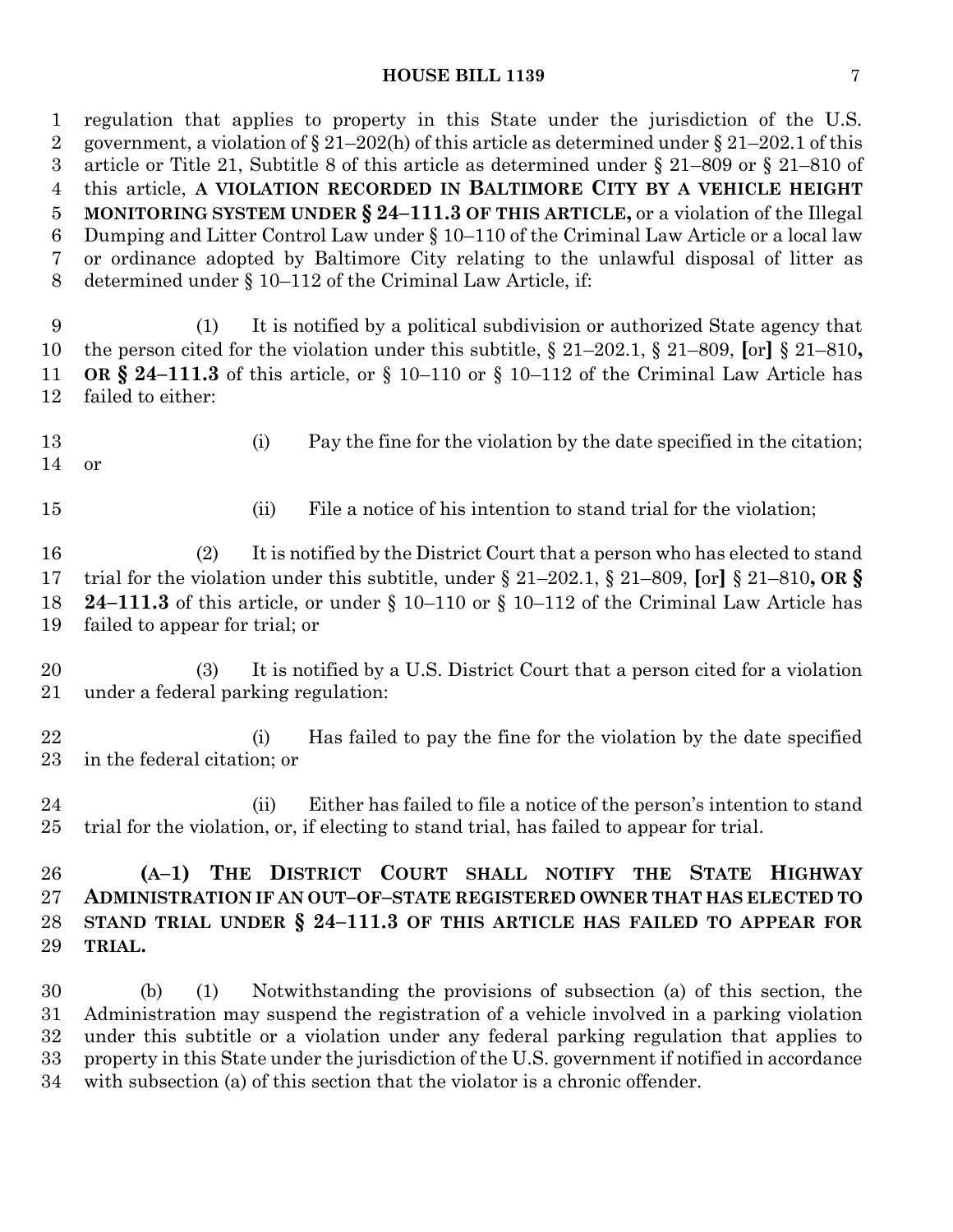(2) The Administration may adopt rules and regulations to define chronic offender and develop procedures to carry out the suspension of registration as authorized by this subsection.

 (c) The Administration shall continue the suspension and refusal to register or transfer a registration of the vehicle until:

 (1) If the suspension or refusal was required under subsection (a)(1) or (b)(1) of this section, the political subdivision or State agency notifies the Administration that the charge has been satisfied;

 (2) If the suspension or refusal was required under subsection (a)(2) or (b)(1) of this section, the District Court notifies the Administration that the person cited has appeared for trial or has pleaded guilty and paid the fine for the violation; or

 (3) If the suspension or refusal was required under subsection (a)(3) or (b)(1) of this section, the U.S. District Court notifies the Administration that the charge has been satisfied.

 (d) If the registration of the vehicle has been suspended in accordance with subsection (b)(1) of this section, a person may not drive the vehicle on any highway in this State.

 (e) The procedures specified in this section are in addition to any other penalty provided by law for the failure to pay a fine or stand trial for a parking violation.

 (f) The Administration shall adopt procedures by which the political subdivisions, State agencies, the District Court, and the U.S. District Court shall notify it of any restrictions and any rescission of restrictions placed on the registration of vehicles under this section.

 (g) (1) In addition to any other fee or penalty provided by law, an owner of a vehicle who is denied registration of the vehicle under the provisions of this section shall pay a fee established by the Administration before renewal of the registration of the vehicle.

(2) The fee described under paragraph (1) of this subsection:

28 (i) May be distributed in part to a political subdivision acting as an agent of the Administration in the registration of a vehicle under § 13–404 of this article if, based upon information provided to the Administration by the political subdivision under this section, the vehicle's prior registration was suspended or the vehicle's registration renewal was denied; and

 (ii) Except as provided under item (i) of this paragraph, shall be retained by the Administration and may not be credited to the Gasoline and Motor Vehicle Revenue Account for distribution under § 8–403 or § 8–404 of this article.